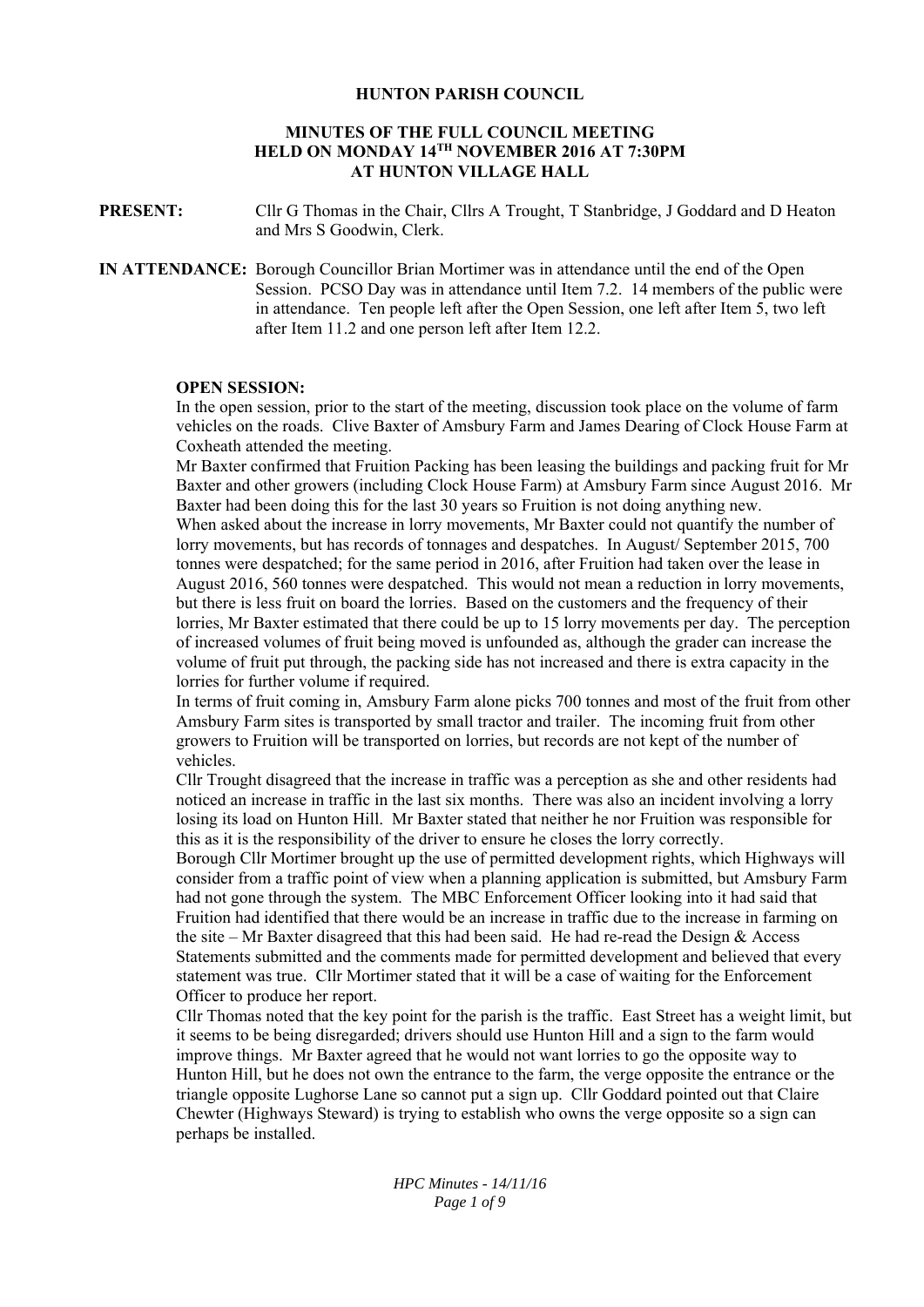There is also an issue with the times the vehicles access the farm. Mr Baxter suggested that the Parish Council speaks to Fruition as they control the times and number of vehicles. Cllr Heaton advised that it is the driver's responsibility for routing the vehicle and strapping it and it is the responsibility of the owners of the transport companies to have safe working practices. Residents need to take a photograph of lorries with the number plate and operator and report to the police or transport commission as they are committing an offence if they are using the 7.5T restricted road; there is no point complaining to Mr Baxter.

Mr Baxter invited the Parish Council to write to Fruition to request a visit to the site and to discuss timing and routing. The school would also be welcome (following the cement mixer accident outside the school). Members agreed that it would be useful to visit the site and for someone from Fruition to attend a Parish Council meeting in future.

James Dearing of Clock House Farm (CHF) was welcomed to the meeting. Concerns were expressed about the CHF buses due to the poor standard of driving; buses have been seen driving in the middle of the road and travelling far too fast. One resident with a motor bike said he had complained to CHF and was told that others had called; Mr Dearing said he had as many emails praising the driving. CHF has five blue buses, which are all numbered and they are tracked, so it is possible to see who was driving if someone complains. He encouraged residents to call if there are any issues (the number will be published in the Hunton Herald). The drivers are all established, not new drivers.

Cllr Thomas thanked Mr Baxter and Mr Dearing for attending the meeting and the Parish Council will follow up with Fruition, particularly when the Enforcement Officer's report is received.

A resident of West Street detailed an incident which had occurred recently where a car travelling at 60mph (the police had confirmed it would have been travelling this fast) on the wrong side of side of the road collided with her car and a neighbour's, writing off both vehicles. The police are not planning to prosecute the offender. The speed of traffic along West Street is well in excess of the 30mph speed limit almost continuously; there need to be limitations on the road as drivers are not taking any notice of the speed limits. Cllr Thomas agreed there is a problem and will speak to KCC to identify the best remedy, with the involvement of the police/PCSO. Another resident mentioned issues with school traffic, including nearly being hit by cars, abuse from parents and blocking entrances. Cllr Trought is the school liaison and has just had a twohour meeting with the school, it is on the list of things to achieve.

Another parishioner raised the idea of a sheltered bus stop outside the Village Club as there is no shelter from the rain when waiting for a bus. There is already a bench outside the Club, so it may be possible to construct a canopy over the bench for protection. Cllr Thomas asked the resident to email his plans for the shelter for consideration.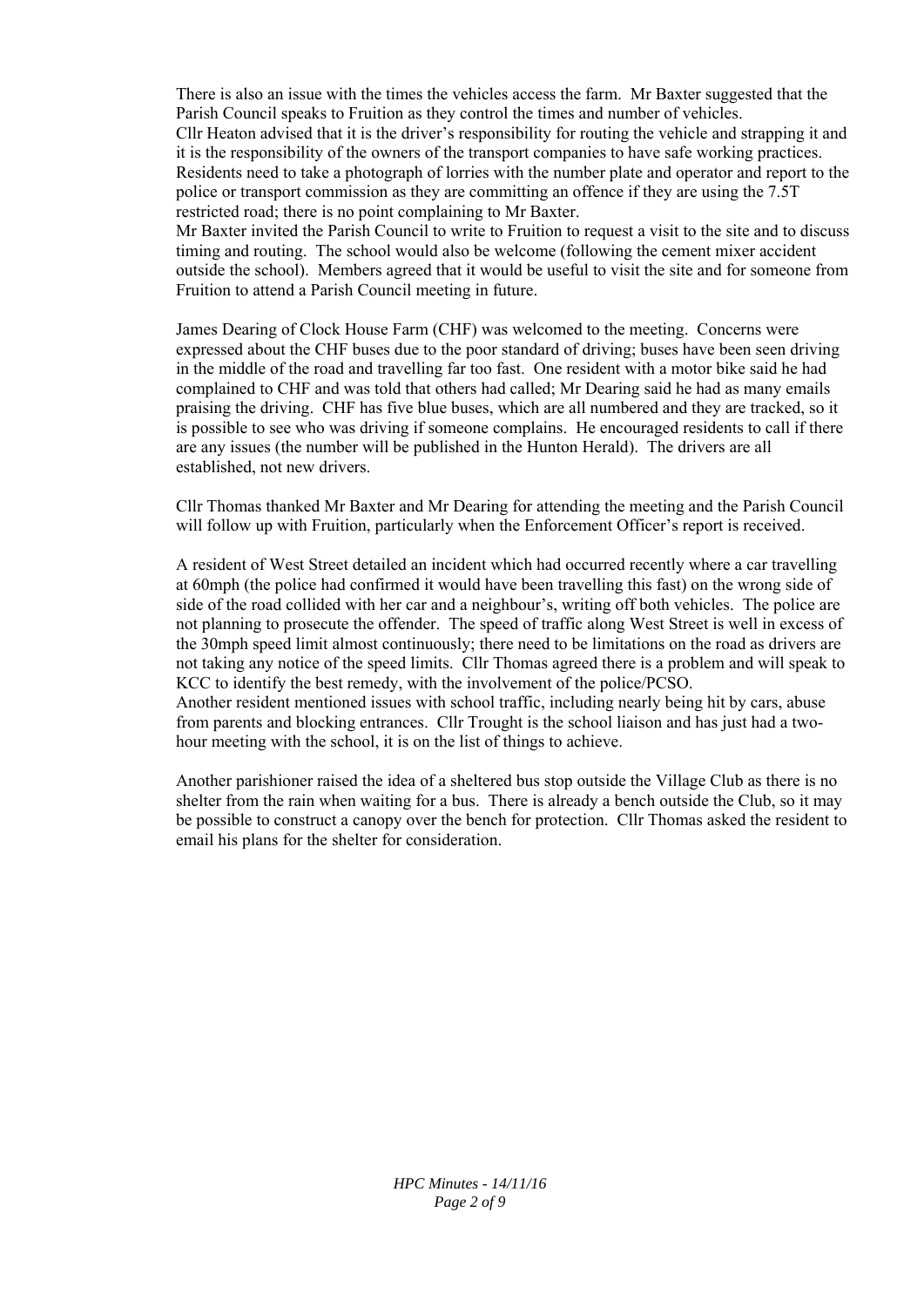## **1. APOLOGIES**

There were no apologies for absence.

## **2. FILMING AND RECORDING**

No members of the public expressed a wish to film, record or photograph the meeting.

## **3. PARISH COUNCIL VACANCIES**

Two vacancies currently exist on the Parish Council. One vacancy arose due to only six councillors being elected in May 2016 and can be filled by co-option. The second vacancy is due to the resignation of Steve Wyles which required the placement of a Notice of Casual Vacancy on the notice boards and website. MBC Registration Services did not receive a letter with ten signatures requesting an election for the casual vacancy, so this can also now be filled by co-option.

All Members **Agreed** that Helen Ward and Roger Lee should be co-opted as parish councillors. Mrs Ward signed the Declaration of Acceptance of Office form and joined the rest of the meeting as a Member. Mr Lee was unable to attend the meeting and will be asked to sign the Declaration prior to the next Parish Council meeting. ACTION: CLERK Both parish councillors will complete a Co-option of Parish Councillor form and Notification of Disposable Pecuniary Interests form for submission to MBC.

## **4. COUNCILLOR DECLARATIONS**

## **4.1 Declaration of Interests**

There were no councillor declarations.

## **4.2 Dispensations**

There were no requests for dispensations.

**5. MINUTES OF THE FULL COUNCIL MEETING HELD ON 20TH SEPTEMBER 2016** 

The minutes of the meeting held on  $20<sup>th</sup>$  September 2016 had been previously distributed. The Chairman signed off the official copy of the minutes.

## **6. MATTERS ARISING FROM PREVIOUS MINUTES NOT INCLUDED IN THE AGENDA**

Item 12.5 – The Parish Council's insurance was taken out with Hiscox for one year.

## **7. POLICE & COMMUNITY WARDEN**

## **7.1 Police**

PCSO Megan Day gave the following crime report:

 $24/10/16$  – West Street – Theft (fuel oil)

28/10/16 – West Street – Robbery

There were also four incidents of assault which occurred at the end of a charity 'rave' event at the Village Hall on 29<sup>th</sup> October. The event will be discussed at the next Village Hall Committee meeting on 15<sup>th</sup> November.

Cllr Trought asked PCSO Day why police action was not taken regarding the road traffic accident which involved two parked cars being written off on West Street. PCSO Day did not know, but agreed to look into it. Cllr Heaton mentioned a previous accident involving a cement mixer crashing into the school railings. PCSO Day advised that the accident was not reported at the time; the police were called four hours later, but she agreed to enquire about it.

## **7.2 Community Warden**

Adam McKinley was unable to attend the meeting.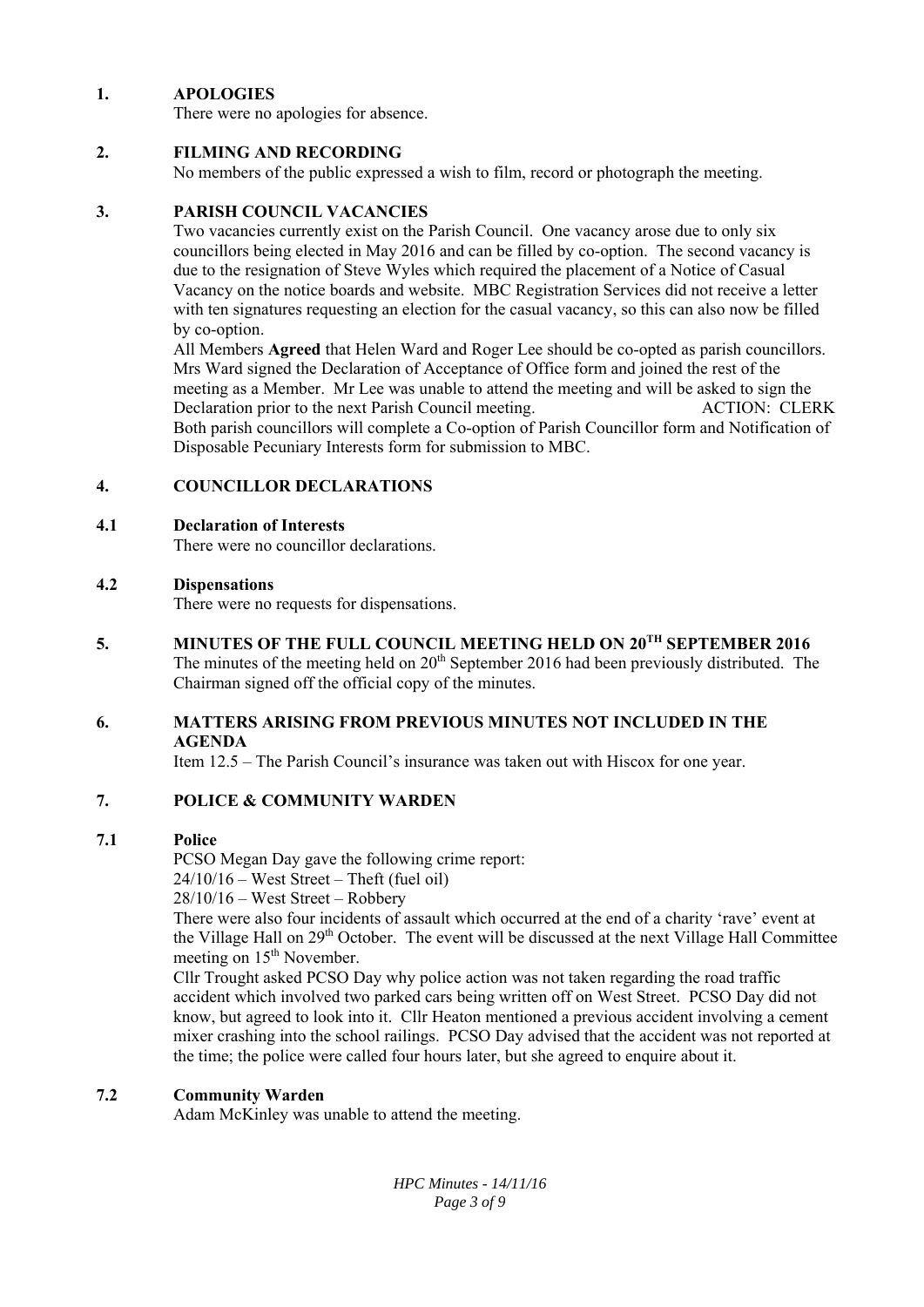## **7.3 Huntonwatch**

Steve Wyles of Huntonwatch has provided the update below:

The charity rave held at the Village Hall and playing fields attracted a large number of people and resulted in the police being called a total of six times (twice about the noise). In addition, there were two incidents of damage inside the hall from a booking the day before - one to a door and the other to a wall.

There is evidence of joy riders driving cars around the newly sown fields that border Bishops Lane and the footpath that links Bishops Lane to East Street. This appears to have happened on two separate occasions and late at night.

Huntonwatch is actively capturing details of traffic issues in and around the village. There have been a number of incidents in the last few months with the cement lorry crash at the school, the car in collision with two parked vehicles in West Street and a lorry from Amsbury losing part of its load of apples on Hunton Hill.

Due to the issues with the charity rave which involved the police being called out, Huntonwatch provided some recommendations going forward:

- Huntonwatch would be more than happy, if given details in advance, to provide the details of large gatherings such as this to the PCSO so that the police are aware and, if they see fit, have patrols in the area on standby.
- Huntonwatch would be happy to help with the CCTV monitoring and taking copies for police review in future as it currently puts too great a burden on one person at present.
- If it does not already exist, the hirer should be given a checklist to adhere to, including items such as: restrictions on the use of the field and car park; insurance needs (a copy of any required insurance certificate should be provided); use of waste bins; security arrangements for the event itself; and parking arrangements and 'policing'.

## **8. LOCAL COMMUNITY**

## **8.1 King George V Playing Field**

Simon Taylor, Chairman of the King George V Playing Committee, reported on the last meeting held on 9th November:

HWCC is to consider changing electricity supplier to reduce costs for HWCC and the Bowls Club.

The cost of replacing the multi play equipment with a larger piece of equipment has been estimated at approximately £25k which is unaffordable at the moment. A quote is to be obtained for the resurfacing of the area under the multiplay and for the supply of a team swing. Funding sources will be considered.

The Visual Tree Assessment report has not been received yet, but indications are that several trees will need attention.

There will be £5,526 remaining in funds after the invoices have been paid at this meeting. A Unity Trust Bank account opening form was completed to open a bank account specifically for the Playing Field Committee, to separate it from the Parish Council.

The Village Hall hire terms and conditions will be reviewed to ensure they are adequate regarding the use of the field and car park when the hall is hired (particularly in view of the recent charity event which involved a large marquee being set up on the field, although there was no damage to the field as the ground was hard).

## **8.2 Hunton Village Hall Committee**

Cllr Trought advised that there is a meeting the following week, so this item will be deferred until the next Parish Council meeting.

## **8.3 Hunton Primary School**

Cllr Trought reported that she had a very successful and positive meeting with Peter Callway (interim Chair of Governors).

The school sign is being relocated, with agreement from the school, to a less visually intrusive

*HPC Minutes - 14/11/16 Page 4 of 9*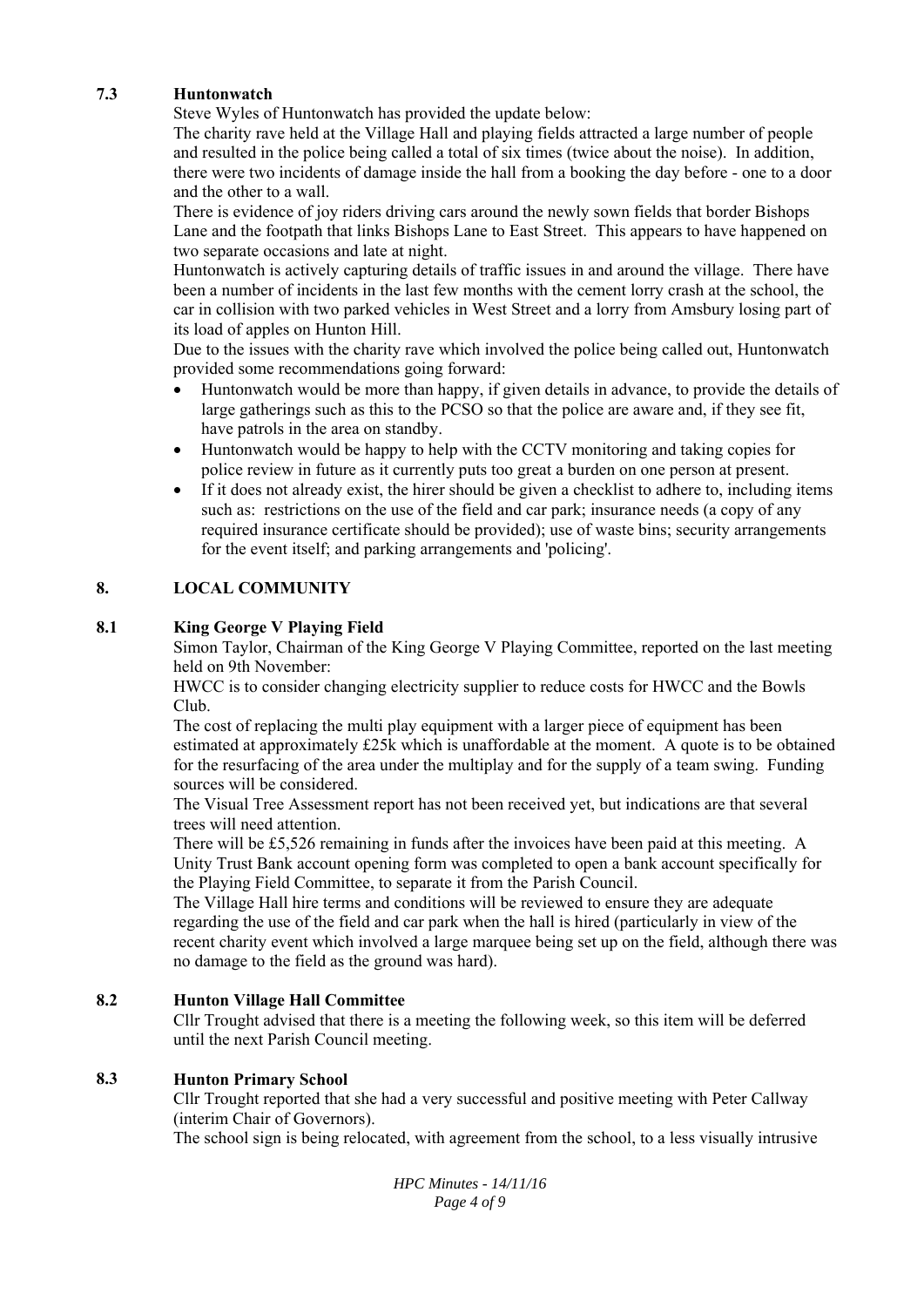location. It has been uncoupled and the next phase will involve removal of the posts, then relocation so that the sign is two feet lower, placed at a slightly different angle and situated opposite a house which has trees in front of it. Parking near the school was highlighted as a continuing issue.

#### **8.4 Tree & Pond Warden**

The Tree & Pond Warden, Mike Summersgill, was unable to attend the meeting.

## **9. COUNTY & BOROUGH COUNCILLORS**

#### **9.1 County Councillor**

County Cllr Stockell was unable to attend the meeting.

## **9.2 Borough Councillors**

## *(This Item was moved to the Open Session)*

Borough Cllr Mortimer reported that there are plans for a major expansion of Wares Farm on Redwall Lane in Linton. An exhibition, which Members may be interested in attending, is being held in Linton Village Hall on 28<sup>th</sup> November to provide more details on the development and answer any questions.

The remaining tarmac work on East Street will be completed in spring as it could not be completed due to parked cars on the road.

Borough Cllr Webb is at Linton Parish Council this evening and Borough Cllr Fermor is in London, both send their apologies.

## **10. PARISH COUNCILLORS**

#### **10.1 Liaison with External Bodies**

Cllr Thomas' main liaison has been with the Maidstone Local Plan enquiry. The Inspector has been reviewing the Draft Local Plan for some months and has questions on a number of different subjects. Cllr Thomas has been involved in the liaison group which includes the Joint Parishes Group and other parish councils. There have been six weeks of discussion which has taken an immense amount of time. It is now a case of waiting to hear what the Inspector decides.

#### **10.2 Footpaths and Ditches**

#### **10.2.1 Update**

Cllr Heaton reported that there had been some enquiries about a ditch in Bishops Lane, but there is no silt in the ditch, just some vegetation which needs to be removed. Cllr Heaton **Agreed** to speak to the owners. ACTION: CLLR HEATON Cllr Heaton has notified David Munn in KCC PROW of a blocked off footpath on Amsbury Farm, but there has been no response yet, so he will contact him again.

ACTION: CLLR HEATON

## **10.2.2 Permissive Footpath on West Street – Hedge and Verges Maintenance Contract**

The specification for the two-year contract for the maintenance of the hedge and verges near the permissive path on West Street was sent to Robert Cox, Tregoning's Trees and Aspen Tree Services. Robert Cox and Tregoning's Trees returned a quote before the deadline, but Aspen Tree Services did not.

Members **Agreed** that Robert Cox should be awarded the contract based on the quotes provided. ACTION: CLERK

#### **10.2.3 Extension of Permissive Footpath to Lughorse Lane**

The owner of the land between the playing field and Lughorse Lane has decided not to allow a permissive footpath to pass over her land. Members agreed that this was disappointing as the path would have improved safety for villagers. Members **Agreed** that the landowner should be

> *HPC Minutes - 14/11/16 Page 5 of 9*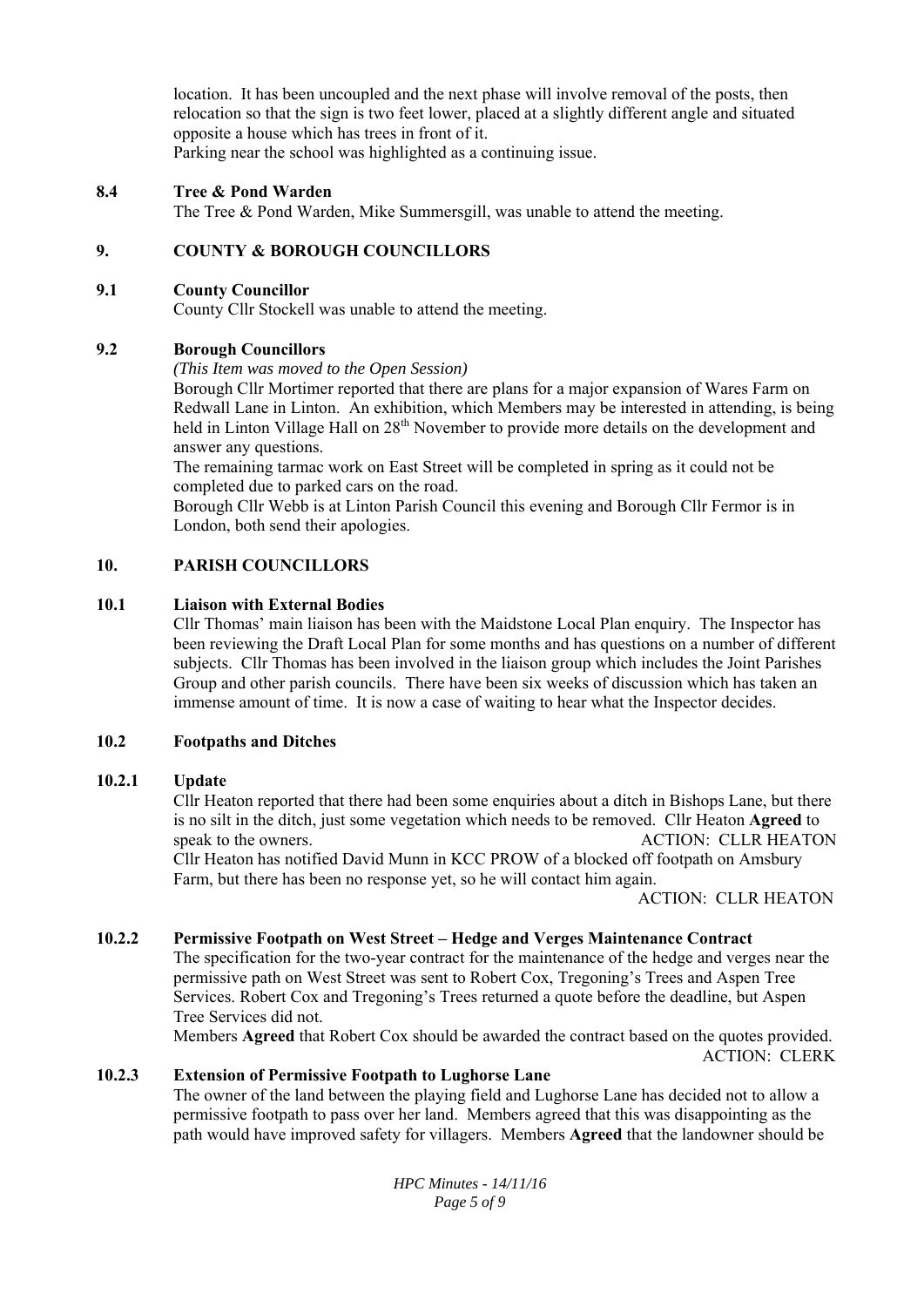contacted again to see if there is any way the Parish Council can address her concerns.

# ACTION: CLERK

Members discussed other steps which could be taken, such as speaking to a planning consultant or locating the path on the other side of West Street.

## **10.3 Highways**

Cllr Goddard reported that he had attended the Parish Seminar run by Matthew Balfour (KCC Cabinet Member for Environment & Transport). In 2016/17, the total expenditure budget for KCC is £2.1bn, of which £38m is budgeted for Highways, split half and half between Highways Management and Highways Maintenance. For next year's budget an additional  $£1.4m$  needs to be found due to a reduction in grant funding and additional spending demands of £536k. KCC is planning to save £2.2m which will result in nearly £800k in savings contributing to other KCC services. Parish councils were engaged in a discussion on this, although some declined to give an opinion. A total of £3m has been spent on repairing potholes. In terms of highways issues in the parish:

- The potholes in Grove Lane have been reported to Highways through the parish portal;
- Claire Chewter (Highways Steward) will follow up the drain clearance on East Street;
- A 28-day job order has been raised to repaint the lines outside the school;
- The railings have been replaced outside the school;
- A dished channel will be installed near the school, funded by the Parish Council;
- Cllr Goddard will contact KCC to find out more about the Lorry Watch scheme;
- Cllr Goddard will contact Claire Chewter with a list of the locations of the existing 7.5T signs. Claire has asked the Parish Council to give suggested locations for 7.5T signs.

## **10.4 Speedwatch**

Cllr Ward reported that the Speedwatch team has been out six times since the last meeting  $-$  four times in the late afternoon/evening, once in the late morning and once in the early morning. It has been found that the percentage of vehicles speeding is higher when there are less cars parked on West Street. Between 11:15am and 12:15pm there were fewer vehicles, but the percentage speeding was quite high and the average speed was higher. While setting up between 7am and 7:45am every single vehicle was speeding. Speeds of 48mph have been recorded recently. There will be no more early morning/evening sessions until spring as it is too dark. There is one mid-morning session planned for November.

The team could do with more volunteers. There are two new members, but their training is not yet complete.

The 20mph speed limit outside the school is to remain advisory according to KCC, so this speed limit will not become enforceable.

Steve Wyles (Huntonwatch) has been compiling a database of highways issues to assist in discussions with KCC. The information will be published in the Hunton Herald. Members **Agreed** that a meeting should be set up with KCC to discuss highways issues. ACTION: CLLR THOMAS/CLLR GODDARD/CLLR WARD

## **10.5 Hunton Parish Plan/Neighbourhood Plan**

Cllr Trought advised that the Hunton Parish Plan meetings now take place twice a year, compared to five times previously, as the work streams are embedded and do not require management, just reporting. Eventually the Hunton Parish Plan will convert to the Neighbourhood Plan, which will be revisited at the beginning of next year.

## **10.6 Communication & Events**

Cllr Trought reported that the Village Club lunches have resumed and are well attended. The Club is fundraising for a new kitchen.

There was a very successful village walk on  $5<sup>th</sup>$  November.

The Christmas Market will be held on 10<sup>th</sup> December.

Other events coming up include an 80s Night, Quiz Night and a Gardening Club supper.

*HPC Minutes - 14/11/16 Page 6 of 9*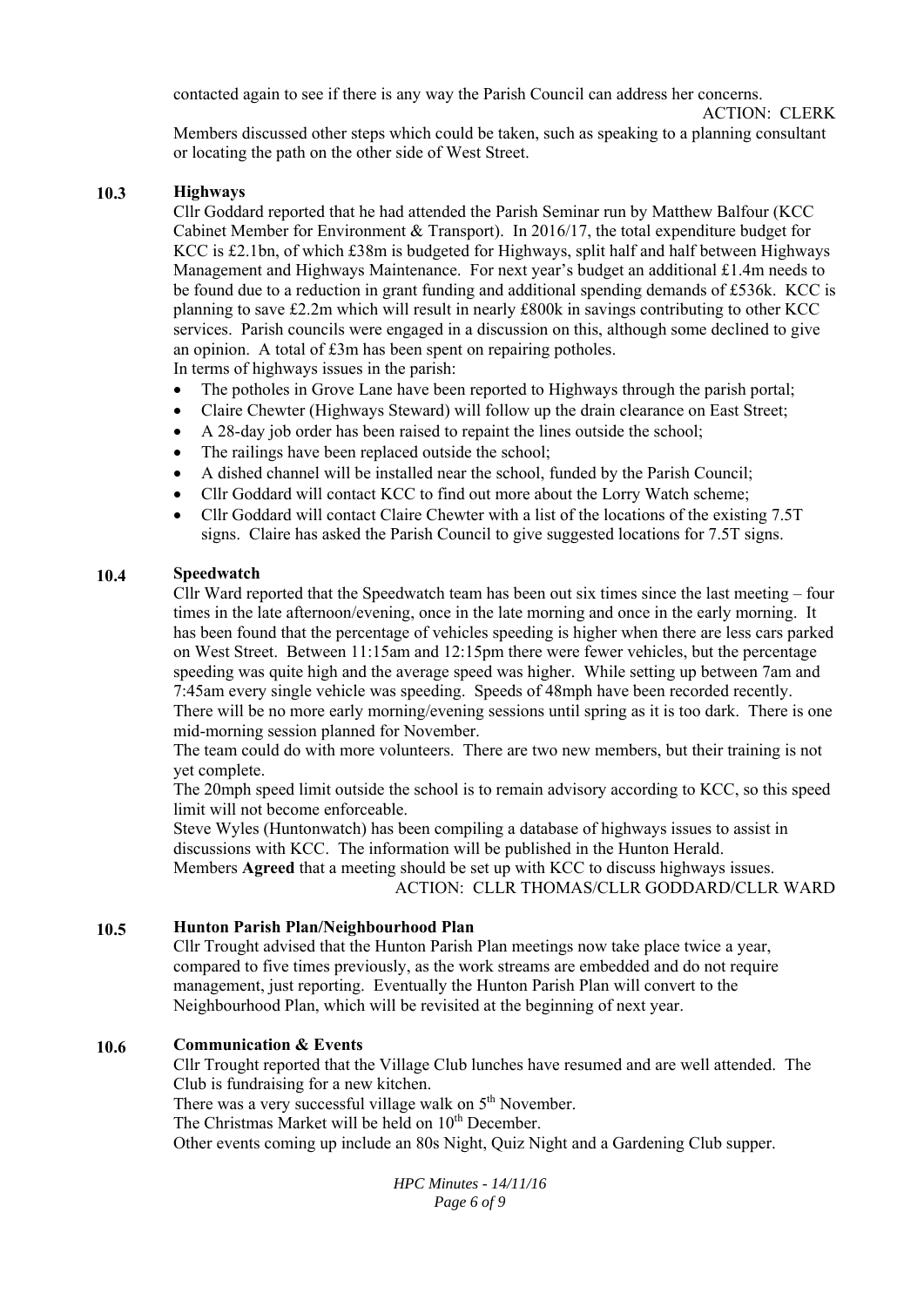Wine tasting will be held on  $26<sup>th</sup>$  November.

An Applause event will take place at the Village Hall on 29<sup>th</sup> November.

There will be karaoke at the Club on New Year's Eve.

Cllr Heaton suggested that Cllr Ward takes over Communications & Events from Cllr Trought as Cllr Trought is becoming more involved with the school. Members **Agreed**.

Cllr Thomas thanked Cllr Heaton for laying a wreath on behalf of the Parish Council at the church service on Remembrance Sunday.

## **10.7 Planning Issues and Consultations**

All issues have already been covered during the meeting.

## **10.8 Utilities**

Cllr Stanbridge reported that a response had been received from South East Water in reply to his letter regarding the frequency of the repairs to water mains on Hunton Hill and the number of road closures. Cllr Stanbridge **Agreed** to draft a further letter stating that it is a formal complaint. ACTION: CLLR STANBRIDGE Cllr Heaton advised that an electrical supply is being put into The Chances, but the supplier has not closed Lughorse Lane properly, resulting in traffic using the verges. Cllr Heaton **Agreed** to take photographs of the damage and Cllr Stanbridge **Agreed** to write to the supplier to ask that the verges be reinstated. ACTION: CLLR HEATON/CLLR STANBRIDGE

## **11. OTHER PARISH MATTERS**

## **11.1 Flooding**

Cllr Thomas and Cllr Heaton are representing the parish on the Joint Parishes Flood Group, which is based around Yalding, Collier Street, East Farleigh and Hunton. The group was formed due to the Environment Agency (EA) dropping plans to hold back waters in the rivers Teise and Beult. The other alternative was a 3-metre barrier to the east of Hunton Bridge, but there are no plans for this either. The EA has held exhibitions in several places, but these have consisted of much talk, but no action. The EA is planning to raise the Leigh Barrier by ½ metre at some point. It is necessary to find out how many houses in Hunton could be flooded as the EA thinks only one, which is completely incorrect. Individual households are to be given a grant of  $£5,500$ to assist with flood prevention. The KCC promises of financial assistance have come to nothing. Helen Grant MP has attended some of the meetings.

**11.2 Traffic from Clock House Farm, Coxheath** 

This item was discussed in the Open Session.

**11.3 KALC Community Awards Scheme 2017** 

Members **Agreed** not to adopt the Scheme in Hunton in 2017.

## **11.4 KALC Emergency Planning & Resilience Conference**

Members **Agreed** that it would be worthwhile attending this conference on 14<sup>th</sup> December. Cllr Heaton agreed to attend the conference on behalf of the Parish Council.

ACTION: CLLR HEATON

## **11.5 Parish Council Meeting Dates 2017**

Members **Agreed** the following dates for the Parish Council meetings in 2017: Monday 16<sup>th</sup> January 2017 Monday 20<sup>th</sup> March 2017 Monday 8<sup>th</sup> May 2017 (Annual Meeting) Monday 22nd May 2017 (Annual Parish Meeting) Monday 17<sup>th</sup> July 2017 Monday 18<sup>th</sup> September 2017 Monday 20<sup>th</sup> November 2017

> *HPC Minutes - 14/11/16 Page 7 of 9*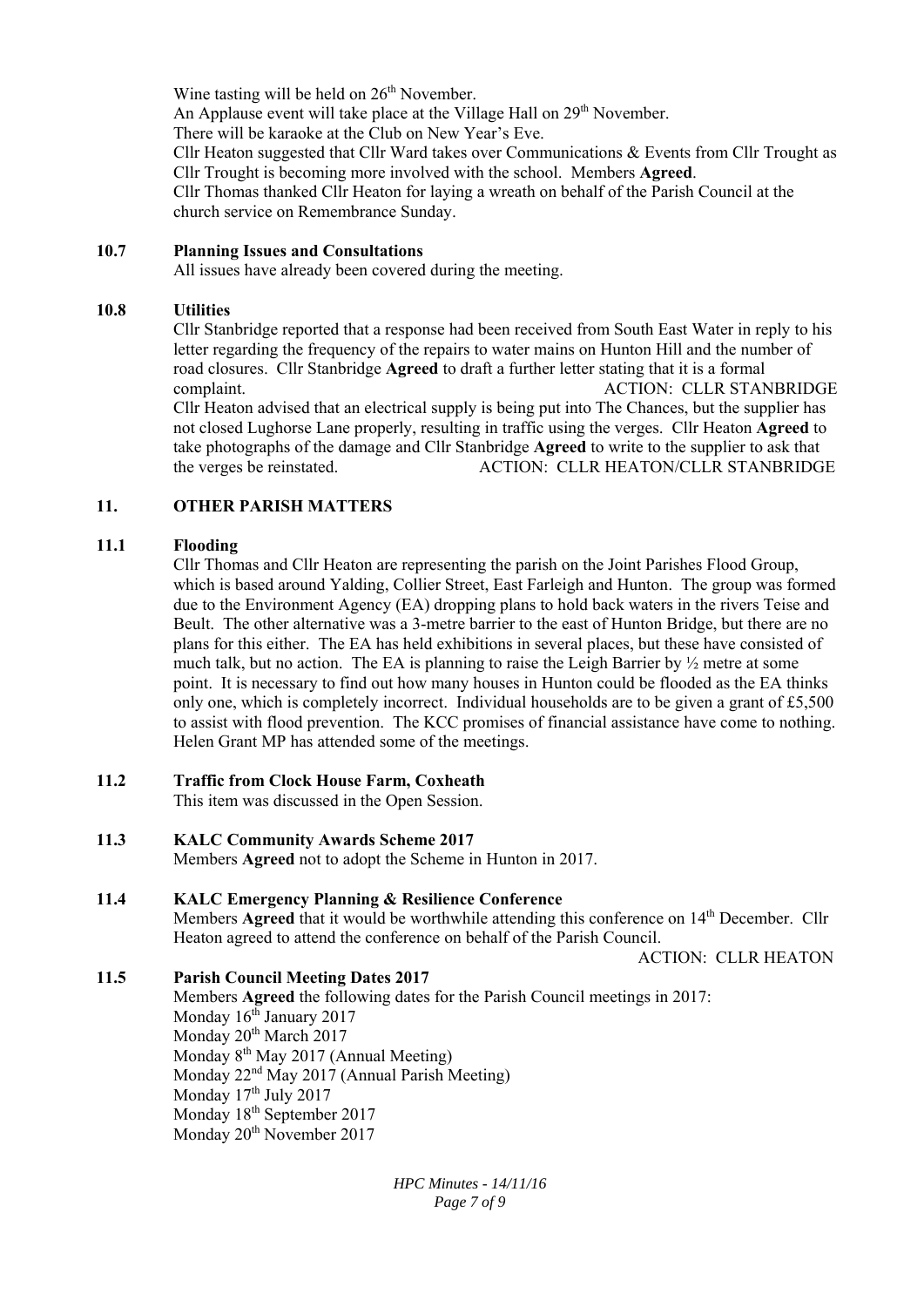#### **11.6 Clerk's Report**

The Clerk attended the KALC Finance Conference which had been very useful. An invitation has been received for the KALC AGM to be held on 19<sup>th</sup> November. No Members expressed a wish to attend.

#### **12. CONSULTATIONS**

#### **12.1 KCC – Highways & Transportation Survey 2016**

KCC is seeking feedback on the highways and transportation service it delivers to the community to allow it to make informed decisions on future operations and priorities based upon what matters most to residents and elected members. Cllr Goddard **Agreed** to complete the survey. ACTION: CLLR GODDARD

#### **12.2 KCC – Draft Budget Proposals 2017/18**

KCC is consulting on its draft budget and council tax proposals for 2017/18. Members **Agreed** that a response should be made to state that the KCC Highways budget is being cut by more than necessary (based on information obtained by Cllr Goddard at the Parish Seminar). ACTION: CLERK

#### **13. FINANCE**

#### **13.1 Budget Monitoring Report**

The Budget Monitoring Report to 31<sup>st</sup> October 2016 was Noted. Members **Approved** the following changes to the budget:

- Deletion of the £12,500 expenditure budget for kerbing on West Street;
- Deletion of the £833 income budget for County Cllr Stockell's contribution towards the kerbing;
- Addition of £3,163 expenditure budget for the installation of a dished channel outside the school.

## **13.2 Income Received**

Members **Noted** the following income received since the last meeting: Cllr Trought reviewed and signed the bank reconciliation.

| Village Hall Committee – FIT receipts            | £667.26 |
|--------------------------------------------------|---------|
| MBC – Parish Services Scheme grant – Second half | £937.00 |

The NatWest current account has been closed and the balance of £11,792.29 paid into the Unity Trust Bank current account.

## **13.3 Payments Made**

Members **Approved** the following payments made since the last meeting:

| $SO -$ Sharon Goodwin – Salary & office allowance – September | £431.61 |
|---------------------------------------------------------------|---------|
| Unity Trust Bank – Service charges                            | £18.00  |
| $SO -$ Sharon Goodwin – Salary & office allowance – October   | £431.61 |

## **13.4 Cheques for Signature**

Members **Agreed** that the following payments be approved and the cheques were signed by Cllrs Heaton and Goddard:

| $300167 - E. ON - Street lighting electricity$ | £9.60  |
|------------------------------------------------|--------|
| $300168 - KALC - Finance$ Conference           | £72.00 |

*HPC Minutes - 14/11/16 Page 8 of 9*